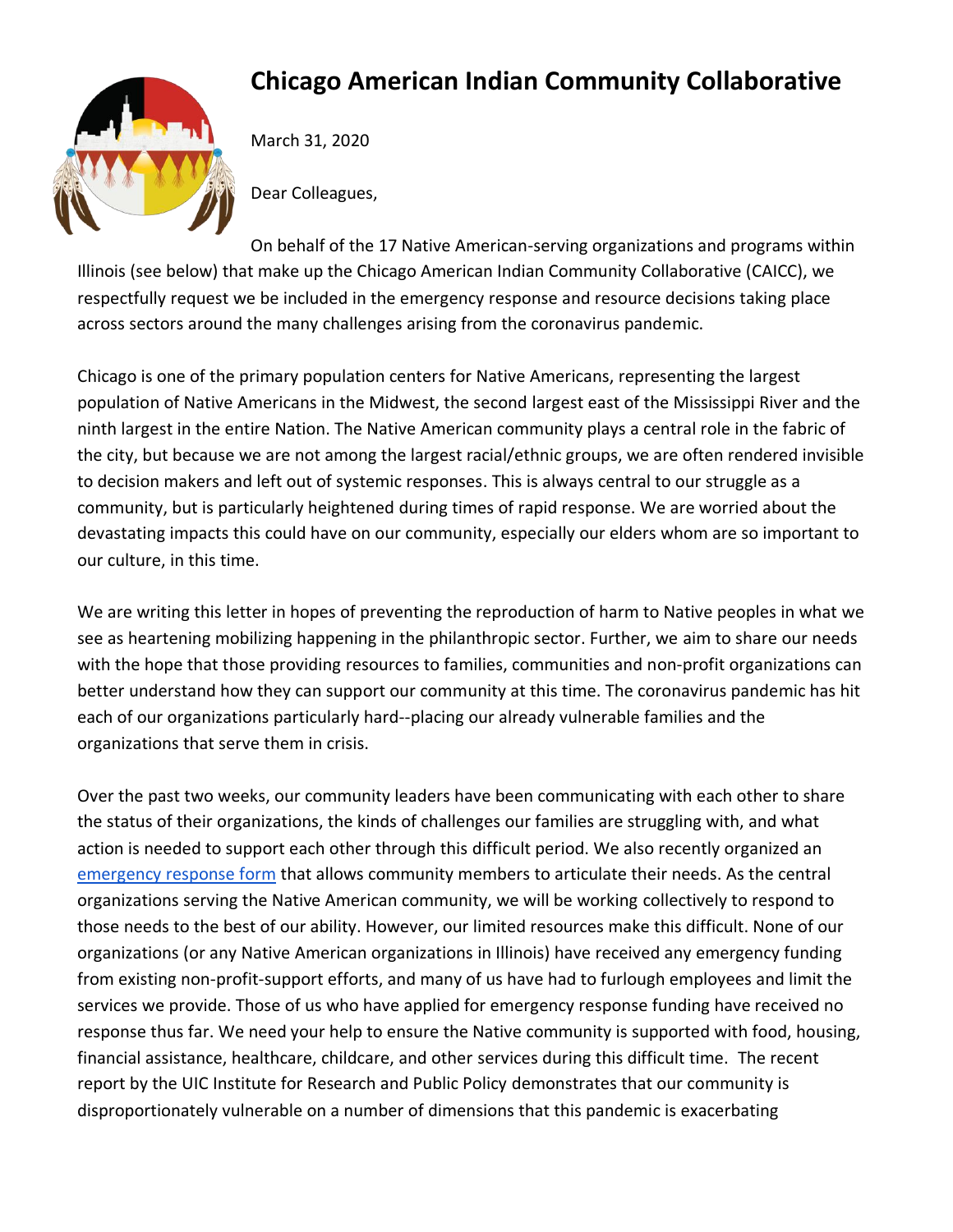[\(https://irrpp.uic.edu/pdf/publications/IRRPP\\_TheStateOfRacialJusticeForAmericanIndianChicagoansRe](https://irrpp.uic.edu/pdf/publications/IRRPP_TheStateOfRacialJusticeForAmericanIndianChicagoansReport.pdf) [port.pdf\)](https://irrpp.uic.edu/pdf/publications/IRRPP_TheStateOfRacialJusticeForAmericanIndianChicagoansReport.pdf).

As a community, we have identified the following top-priority issues:

Our American Indian Health Service is continuing to operate on a limited basis to respond to: ongoing prescriptions refills, limited telemedicine appointments, and referrals for testing and medical attention. They are currently unable to see patients in person safely due to the lack of protective masks for their employees and trifold masks for patients with cold or flu like symptoms to ensure otherwise healthy patients are not compromised in the waiting room or exam rooms. Given the health disparities our community already faces and the level of high risk to their patients and staff, we need the resources to ensure their staff can safely support patients in managing their existing chronic illnesses through this current threat.

With the recent unexpected death of the CAICC coordinator/organizer, we need funding to support this position for a 12 to 24 month period as soon as possible – this is critical to ensuring an organized response and linkage between the community leadership and the greater Chicago efforts in response to COVID-19.

Several of our organizations that provide social services to families in need are struggling. Our American Indian Center has had to furlough all of its employees, severely impacting their ability to provide a point of connection between Native American families and available resources to the larger community. With the little they have, they are trying to remain connected with community members, provide food to families, and survey and communicate community needs.

The Saint Kateri Center at St. Benedict's church is doing wellness checks on Native American elders and preparing and delivering food. They have very limited resources and are coordinating resources mostly from individual donations the best they can. The American Indian Association of Illinois also provides social services with limited resources. Many of our organizations, such as the California Indian Manpower Consortium, the Native American Chamber of Commerce, and Visionary Ventures NFP, also provide small business, employment and housing support--much needed services in our current climate.

There are over 1000 Native American children in Chicago Public Schools, and like other underresourced communities, they have limited access to technology and online services, which are essential for the continuance of education. Our CPS-based Native American Education Program is continuing to connect with families and CAICC is working to identify resources to support the short-term educational resources these families are seeking.

Other research and cultural organizations, including the D'Arcy McNickle Center for American Indian and Indigenous Studies at the Newberry Library, the Mitchell Museum of the American